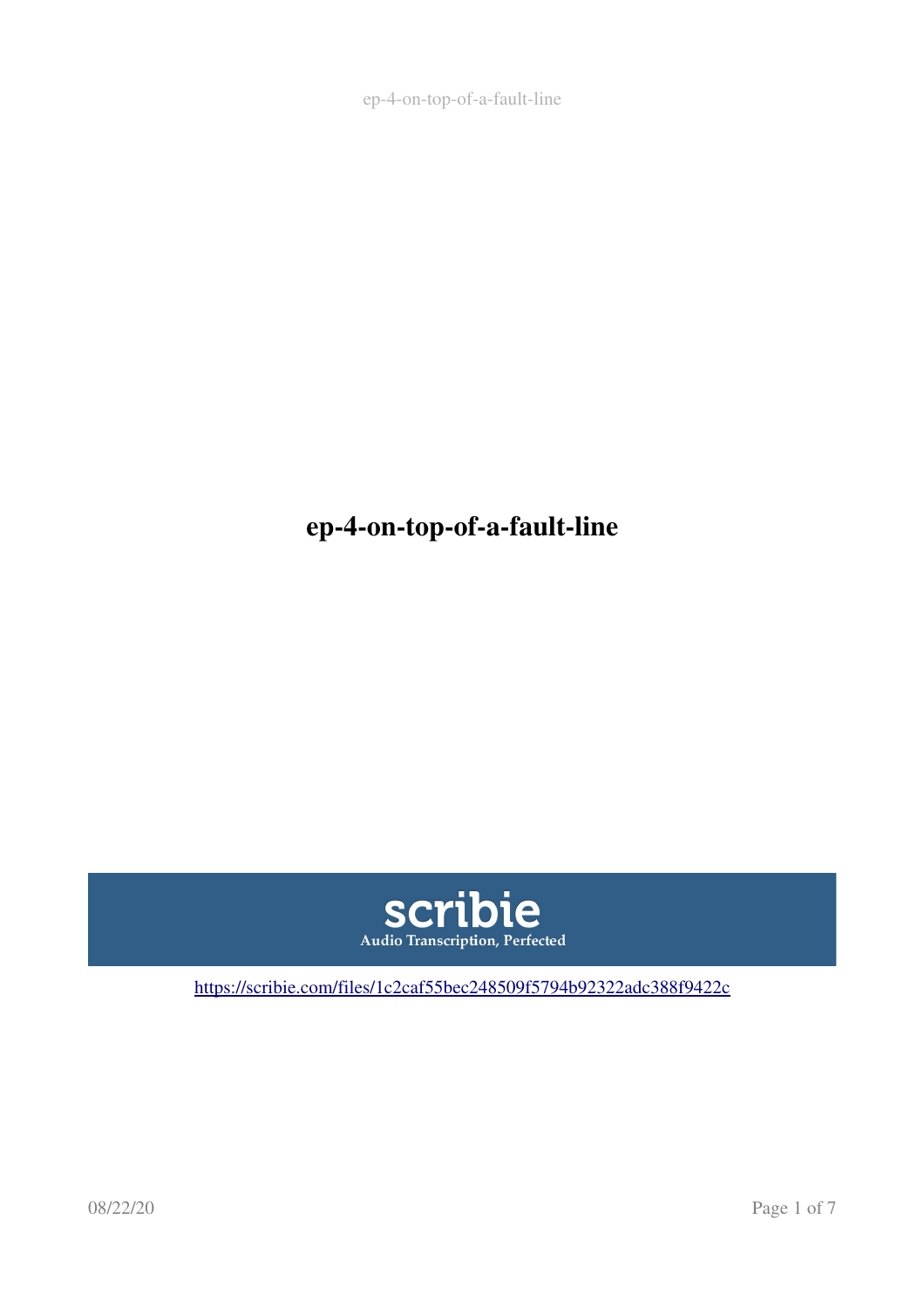00:01 Enid Otun: Hello, and welcome to the fourth episode of If Women were meant to fly, the sky would be pink. On Top of A Fault Line. I'm Enid Otun. This episode, I'm carrying out my long crosscountry flight to Palm Springs. I realise that I need additional help with my instrument rating theory, as well as my mental health, and I also receive my first flying assignment as a qualified commercial pilot.

## [music]

01:04 EO: It's a Sunday morning, and instead of venturing out to the beach or into the city, I've decided to take advantage of a slow training day at the airport and start to plan the first of my long crosscountry flights. Destination: Palm Springs, a city in the Sonoran Desert of Southern California, southeast of Los Angeles. Known for its hot springs, golf courses, a favourite haunt of crooners like Bob Hope, my mother's favorite singer after Bing Crosby, and as hot as hell. Up until then, I'd been honing my skills as a prospective instrument-rated pilot with good success. Practice was going well, and I had been sent off to explore the rest of California on my own. I'd also graduated to the Cessna 172, a high-wing, four-seater aircraft, much like the smaller Cessna 152 trainer in layout, but carried more fuel in the wings, was slightly faster and roomier, but essentially had the same layout. I started to get more adventurous with my flying and head out for the south to places like Salinas in Monterey, which is on the coast south of San Francisco. Another favourite was Placerville to the east.

02:10 EO: My planned route, yet to be approved by my instructor, was direct to Palm Springs, using Fresno and/or Bakersfield as possible field stops, if necessary. The plan was to leave early morning and be back in San Carlos before nightfall. Planning such a trip for the first time was quite a rigmarole, but I've always been a very keen planner. I have very strict and meticulous packing rules even now when we go on holiday. My, how my family love that. But obviously, this skill is important when flying, and the consequences of not doing it could be the difference between life and death, and old habits die hard. I had planned cross-countries before, but this was pretty big.

02:49 EO: I sat in one of the empty flight planning booths, surrounded by my flight bag, maps, and planning sheets. I had memory cards for the frequencies I would need to contact air traffic control and weather forecast sheets. Obligatory fuel planning as well, making sure that I've calculated the correct fuel up-lifter, as well as contingency plans for alternative airports should the weather deteriorate or an emergency arise. With an expected cruising speed of 125 knots, I estimated a flight time of just over three-and-a-half hours over a distance of 356 nautical miles. I loved flying the Cessna 172. It was a natural step up from the two-seater trainer I'd done the vast majority of my flying in. And I was also lucky enough to be beginning some flight experience in the Cessna 172's big brother, the Cessna 172RG. RG stands for retractable gear, which means you can retract the gear to make it more streamlined and, therefore, a little bit faster. It would go on to become one of my favourite aircraft.

03:47 EO: Palm Springs was surrounded by rather interesting mountains and required a good amount of concentration getting into, not least of all a spiraling descent as part of the approach into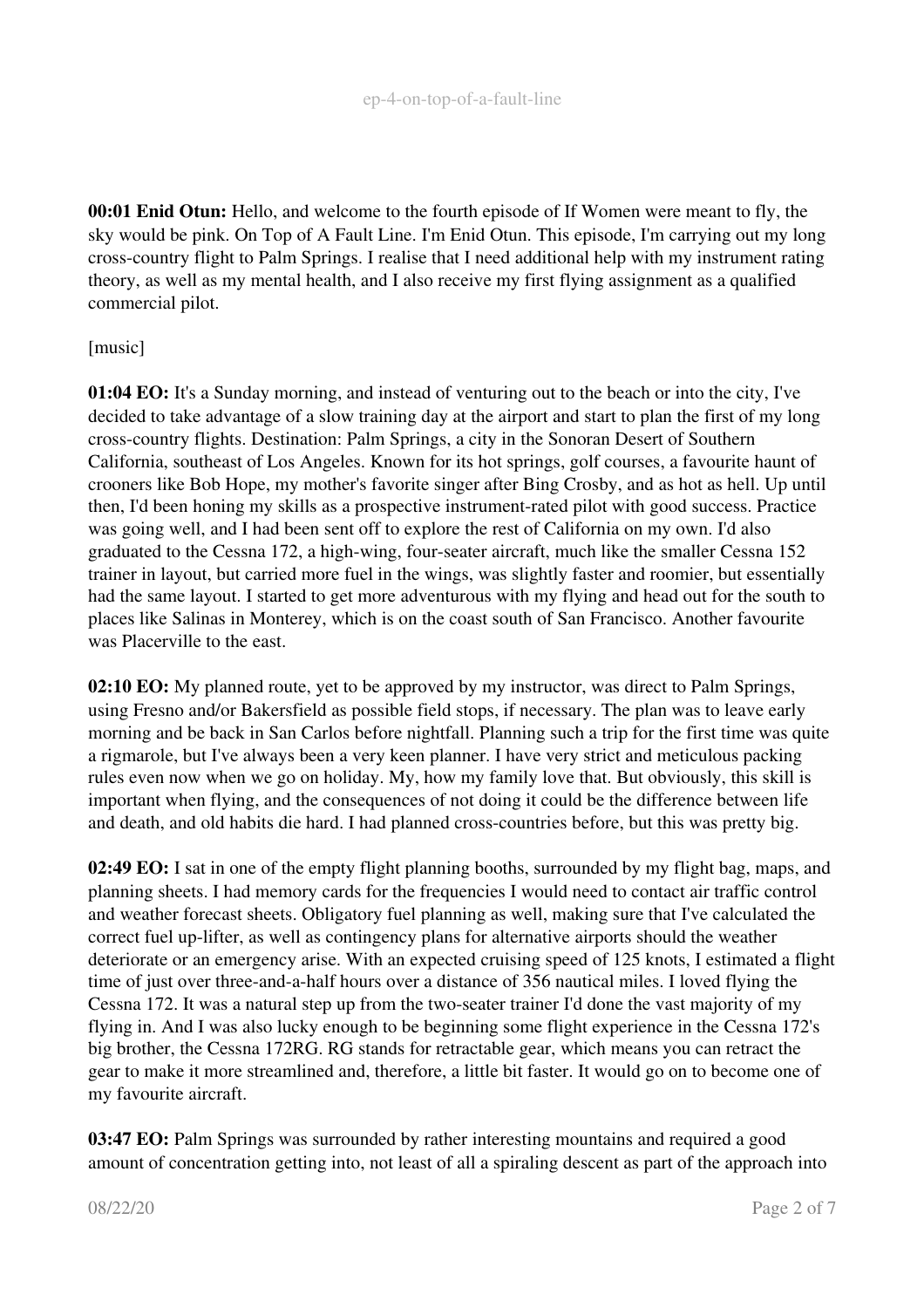## ep-4-on-top-of-a-fault-line

the airport. A spiraling approach in this instance was not as scary as it sounds. It simply required me to lose altitude in a smaller space as possible, keeping out of the way of high ground, which surrounded the airport. Its location made it susceptible to turbulence and wind shear, and as you quested the hills on a hot day. Hence, the plan to have an early morning stop. You didn't particularly want to arrive when the heat of the day was at its maximum. Well, I didn't anyway, not in a singleengine aircraft.

04:23 EO: Even though I'd learned lessons from my mistakes and become more comfortable as a pilot, I still had a more than healthy respect for flying. I was still prone to nerves, which had me doubting decisions and fear getting lost. But in spite of this, I had made considerable progress and was enjoying my partnership with Beth, my new instructor. As well as guiding me through this new phase of flying, she was also a very caring individual who was concerned about me as a person. And to this end, I had confided in her fairly early on about my life experiences. So, when I started to struggle with things, she'd kindly suggested I talk to an old friend of hers who was a counselor. He was different to most, as he preferred to talk with people in the great outdoors, places that were open and free, instead of the confines of any office. And although I was still slightly fearful of the outcome, I decided to accept her offer.

05:10 EO: For our first meeting, he travelled up to see me in San Mateo and we sat at the nearby park. First impressions were good and we got on well. He seemed an easy person to relate to, and there was no pressure to delve into the deepest recesses of my soul on the first meeting. We walked and talked and enjoyed being outdoors. These weekly meetings were to be the start of my learn-tolove-you journey, guided by someone who was to become a close friend and confidante, and be instrumental in guiding me through the next few years of self-healing.

## [music]

05:48 EO: Meanwhile, back on the flying schedule, and I was pressing on with instrument training and ground school for the theory. Finding it difficult, I decided to do extra study with a home course to give me a boost for my exams. Remember, these were the days of cassettes and workbooks, but amazingly, it proved very helpful in the end. The day before my long cross-country and I was receiving final briefings, and it was forecast to be a lovely day with no expected weather along or near my route, I was told to have fun and above all enjoy myself. I'd have plenty of company during the flight in the guise of air traffic control through some of the busiest air space in California. I would always be talking to or listening in to someone. D-Day finally arrived and my spirits were high. After this was completed, I was home and dry as a commercial pilot.

06:34 EO: Registration N6669E, my favorite aircraft on the line, was waiting for me as I arrived. I'd managed to secure our newest Cessna 172 for my trip. She was pristine and her interior layout was very familiar to me. A quick "good morning" to our local air traffic controller, a recheck of the weather, and my usual pre-flight checks had me airborne and over the Redwood shores 15 minutes earlier than planned. Visibility was excellent as I climbed out and turned right to pick up a southerly heading. With Livermore off my left wingtip and a heading that would take me through San Jose's airspace, I climbed initially to 3500 feet, with very little wind to push me off course, but a slight headwind. I picked up Monterey off the west as Watsonville, a familiar destination, glided underneath. Climbing to 5000 feet, and I made good progress passing Salinas and Carmel, a couple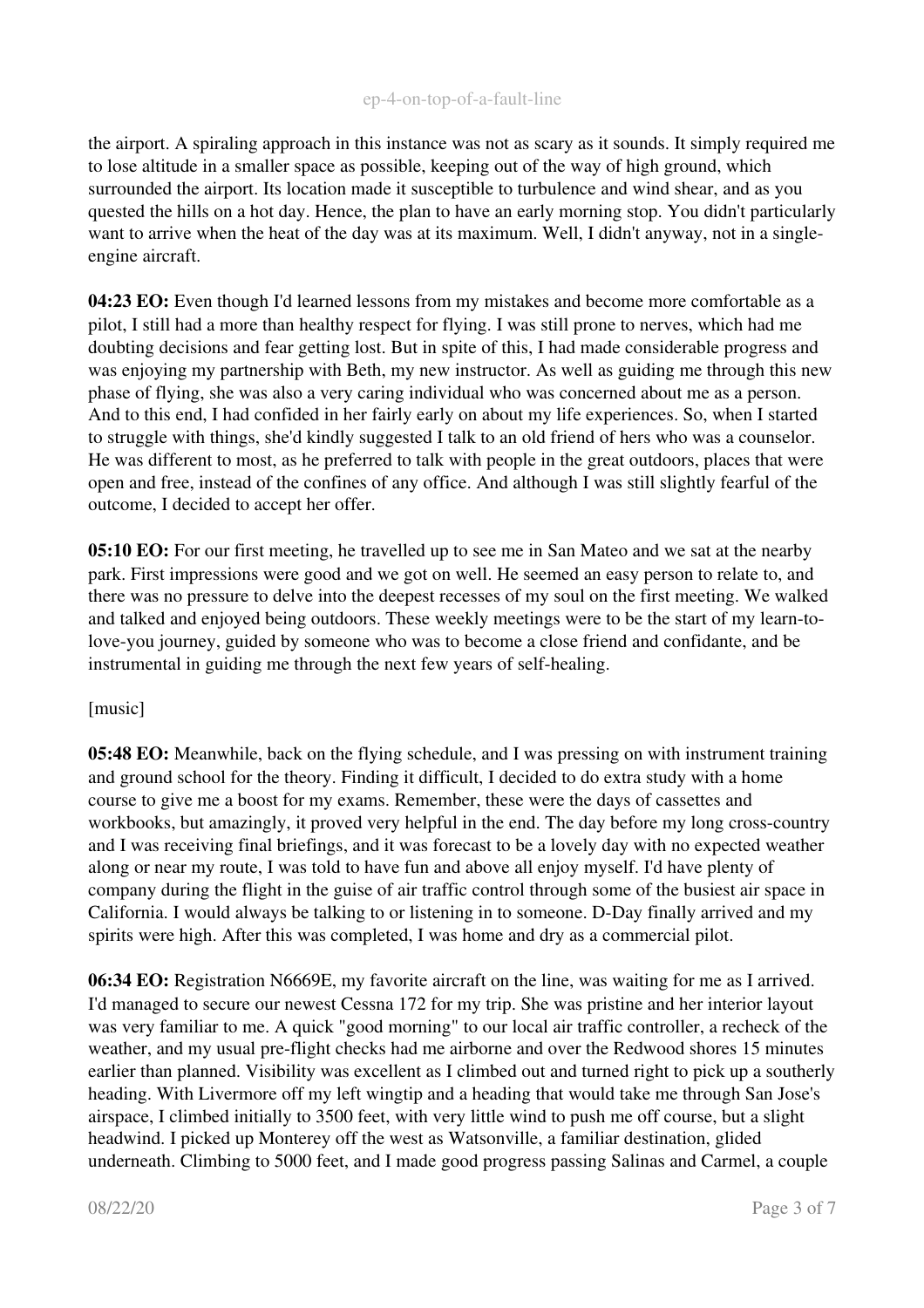of other favorite airports.

07:27 EO: My San Francisco VFR sectional chart was soon to be replaced with my Los Angeles sectional chart, as I continued to make good progress, south to Palm Springs. A military operations area to my right to be aware of kept me on track, and a further climb to 7000 feet and higher kept me above high ground. Very soon I'd come overhead Bakersfield, paralleling the Sierra Nevada mountains. Weather and visibility was fine, conditions were smooth. As I approached Palm Springs just over three hours later, having seen Los Angeles pass by on my right wingtip, the heat had been building up and my spiral descent to Palm Springs became wild and bouncy. The 172 though handled it like a pro, and although I had a new approach to master, I'd gotten in ahead of the big birds and was therefore under no pressure for landing. I felt calm, but also elated. Everything had gone to plan, and I really enjoyed the flight.

08:19 EO: I plodded over to the Flight Center to request fuel and file a flight plan, as well as to stretch my legs. A quick coffee and a sandwich later, and I was heading back out to the flight line to sign for my fuel. No time to hang around there, a quick pre-flight and start-up clearance saw me back in the air about 45 minutes later. The only thing more bumpy than my arrival was my departure, as I slowly climbed to altitude, trying to keep the aircraft in check. Hitting constant updrafts, which are small currents of rising air, helped a lot with quick climb. But an updraft is always followed by a downdraft and that wasn't so much fun, trying to keep the aircraft at the correct speed.

08:54 EO: My nerves hadn't been an issue so far, and my continued confidence had grown on the inbound sector, having been kept busy with airmanship, tracking, radio calls and traffic. However, just east of Watsonville, parallel with the cruise mountain range and 40 miles south of San Carlos Airport, I was alerted to a higher than normal oil temperature reading with a lower than normal oil pressure reading. My heart sank. "Not now. Please, not now," I said out loud to myself. These combined readings could have signalled imminent engine failure and were an important part of a single-engine pilot's instrument scanning checklist. I continued to monitor the two gauges whilst preparing myself mentally for an emergency landing, if I couldn't reach an alternative airport. I'd just passed Hollister Airport, and my first thought was to turn 180 degrees and head for them. I couldn't really risk Salinas or Watsonville off my left wingtip as I had to cross a mountain range.

09:46 EO: San Jose, however, was ahead of me and was also an option, although a little bit further away. I reported a possible problem to air traffic control, who were waiting on my decision but very helpful. I glanced at the gauges again and again. One gauge I could risk as a sticky indication, but both were working in unison. In the end, I decided to continue on to San Jose's Reid-Hillview Airport and was given a straight-in approach runway 31 right. An uneventful landing, and I could finally breathe. I had the aircraft checked by an engineer, who gave me the all clear, and once again I was on my way back home. An uneventful return to San Carlos had resulted in a total of 7.8 hours of flight time, in spite of my detour, and a successful completed requirement along with a wealth of experience and a slightly nauseous feeling that I've been lucky this time. Confidence was high, and my fellow students welcomed me back essentially to glean as much information as possible for their own upcoming trips.

[music]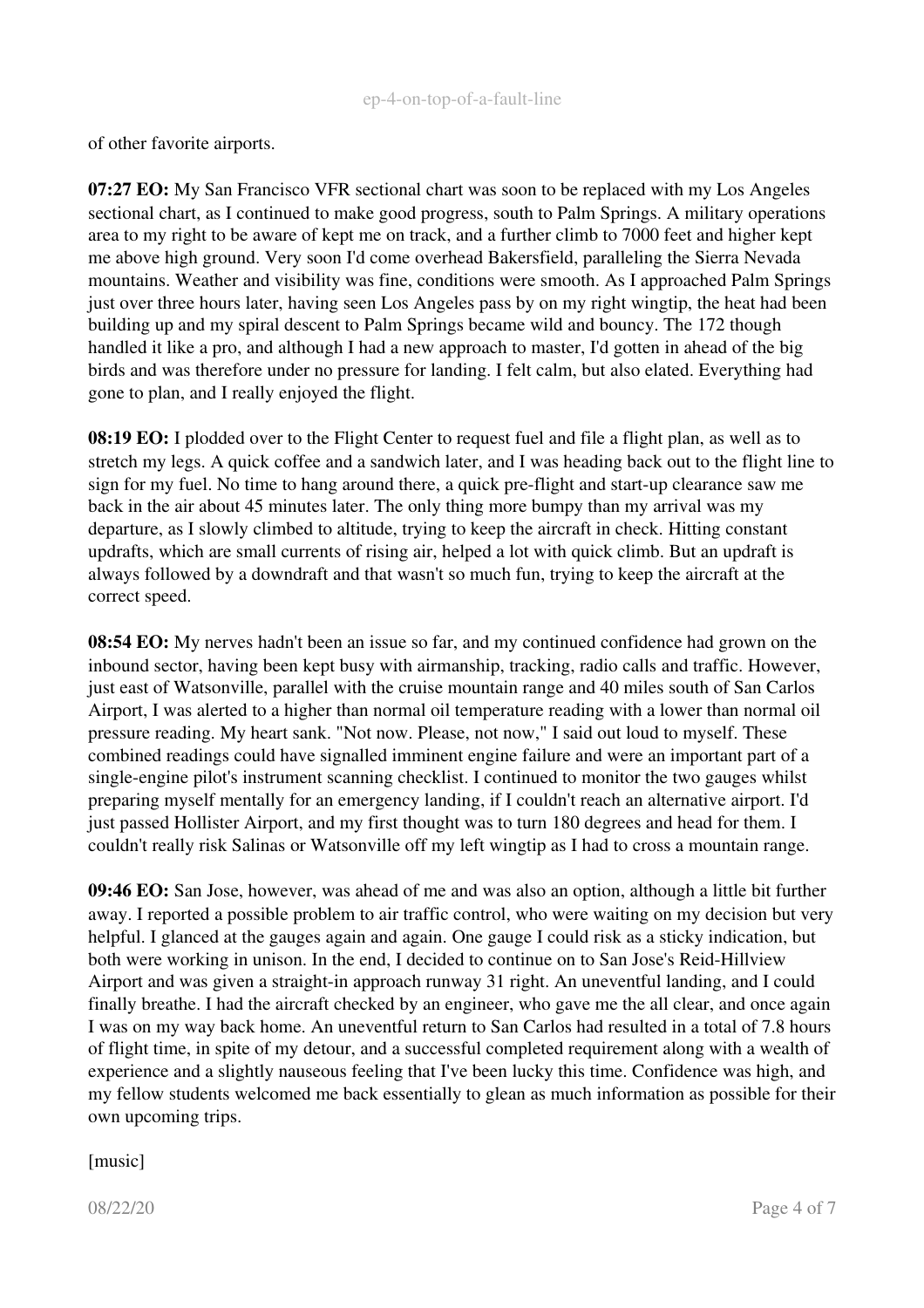10:49 EO: There was still much to be done, and the following days would see me working diligently through my instrument work book along with my training cassettes numbered one to eight. I was working late that Monday night trying to get ahead of my schedule, when all of a sudden I felt what I thought was a floor move, thinking that I was tired and mistaken I ploughed on. But seconds later, the only way I can describe it was that the earth did move. It moved continuously, and I realised, "Oh, this might be a earthquake." I was very aware of San Francisco's earthquake history, tremors, etcetera, but I didn't actually expect to experience one. I wasn't sure what to do. All the helpful advice about what to do during an earthquake left me at that exact time, and I proceeded to race through the house screeching like a headless chicken and reverting to my Nigerian roots by flinging insults at all the items that had started to come off the shelves, beseeching them to "Stop all this nonsense right now or I'll be forced to lose my temper. Ah-ah."

11:46 EO: It was an extremely unnatural and weird thing, for the only thing beneath your feet that generally didn't move to start being unstable. I ran outside for some reason, maybe hoping that, if I got out on the street, the earth would quit moving. It didn't. And I was definitely more exposed here and much more than I would have been under a table, as the advice had suggested. Well, the tremor had only lasted for 30 seconds, but to me, it was a lifetime. I was probably quite lucky that no one, to my knowledge, had filmed this incident, because it appeared that I was the only one who had exited the house to throw themselves on the mercy of the front lawn. Most residents took it in their strides and were probably not have disturbed their beauty sleep unless the walls had started caving in. This was the first of many similar experiences, and to my surprise, I began to get used to the sensation and eventually felt fairly relaxed about it. Well, maybe not relaxed exactly, just more resigned.

12:42 EO: Once my commercial license was obtained, I spent a lot of time building my flight hours for the next stage of my training, after my instrument rating. I'd be starting my flight instructor course and I needed to get some hours under my belt. Given that San Francisco sits roughly on the northern segment of the San Andreas Fault, there are no fewer than seven major faults in the San Francisco Bay area. The US Geological Service, USGS for short, would occasionally use our pilots and aircraft to fly the San Andreas Fault line to collect data. Usually the pilot would be accompanied, but sometimes they were asked to go on their own. Just such an occasion arose a few weeks before my expected instrument rating exam, when I was asked to carry out just such a flight for them. I was secretly thrilled by this, but I tried to act cool. I was both excited and petrified actually on the day itself. I remember it was a Saturday and my trusty Cessna 172, yes, N6669E, was being modified to carry the scientific equipment slung from the wing straps. They're the part of the aircraft where the wings have additional support to the main body of the aircraft.

13:46 EO: During the briefing, I was handed a small printer unit with a digital interface to read the data being provided by the equipment outside the aircraft, and this was to be strapped to my right thigh during the flight so that I could quickly assess the data being collected. It had a dot matrix-like printer embedded in it that spewed out reams of data, a bit like a cash machine receipt. The idea was to collect data which measured the movement in the fault line over time. Once my pre-flight checks were completed and my briefing accepted, I studied my sectional chart to familiarise the route that had been drawn on it, signifying the flight path that I'd be taking to fly the fault line. I could see that it took me in between hills and valleys for a good portion of the flight, and that I'd have to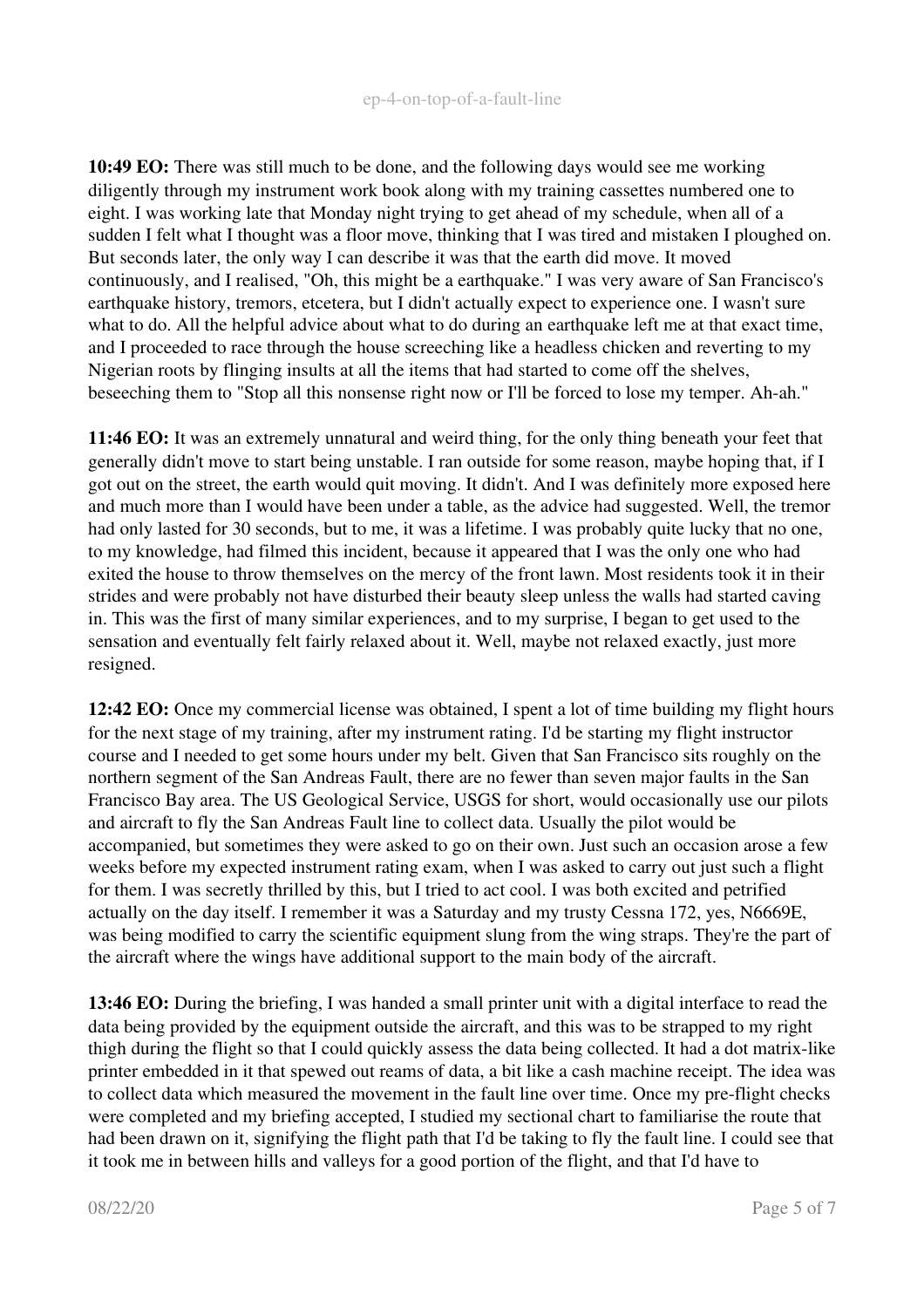concentrate on both flying the aircraft and making sure I was collecting enough data.

14:32 EO: I could see how this was easier for two people, but here we were, today, it was just down to me. Start-up and taxi was uneventful, and I'd been advised that speeds and handling might be slightly different due to the equipment that was now attached to the aircraft. So, with all this in mind, my plan was to practise some handling out to the west of the airport before I started my run down the fault line. Once airborne, I turned west to check handling, but I didn't really find it too much of an issue. The trick here was to be ahead of the curve at all times, which was a key thought process for all my flying anyway. With the tower's approval, I began my first north-south run down the fault line at 1200 feet. It was exhilarating. Most of my attention was between the chart, aircraft direction, and outside the cockpit. Keeping straight and level on a heading was easy. Trying to figure out what the box strapped to my right thigh was picking up was somewhat more difficult.

15:24 EO: The hills flashed past as I steadied the wings and concentrated on my flying. Multitasking wasn't new to me now, it was part of every day. One hour in and I was into a routine. Each outbound run south was about 20 minutes long, before you pulled up out of the valley to position the aircraft for the inbound run north and commence the same procedure. So, by the time I was on my final run, two-and-a-half hours later, my thigh, or rather the box attached to it, had produced reams of white paper packed with data all over the cockpit floor. As I landed though, I felt a great sense of achievement. Whilst it wasn't the biggest task I would have in my flying career, it was an important milestone for me, and I now had the most impressive bragging rights in the student bar for the rest of the week.

16:09 EO: Thank you for listening. Your comments and reviews are very much appreciated. Once again, thank you to Lucy Ashby for the dedicated editing of this episode. In my next episode, I'll introduce you to facing down the temptation to fly under the famous Golden Gate Bridge in San Francisco, dodgy offers of quick money using aircraft on the flight line, and as my mental health journey continues, I venture to Los Angeles with friends to explore my independence. Thank you and goodbye.

[music]